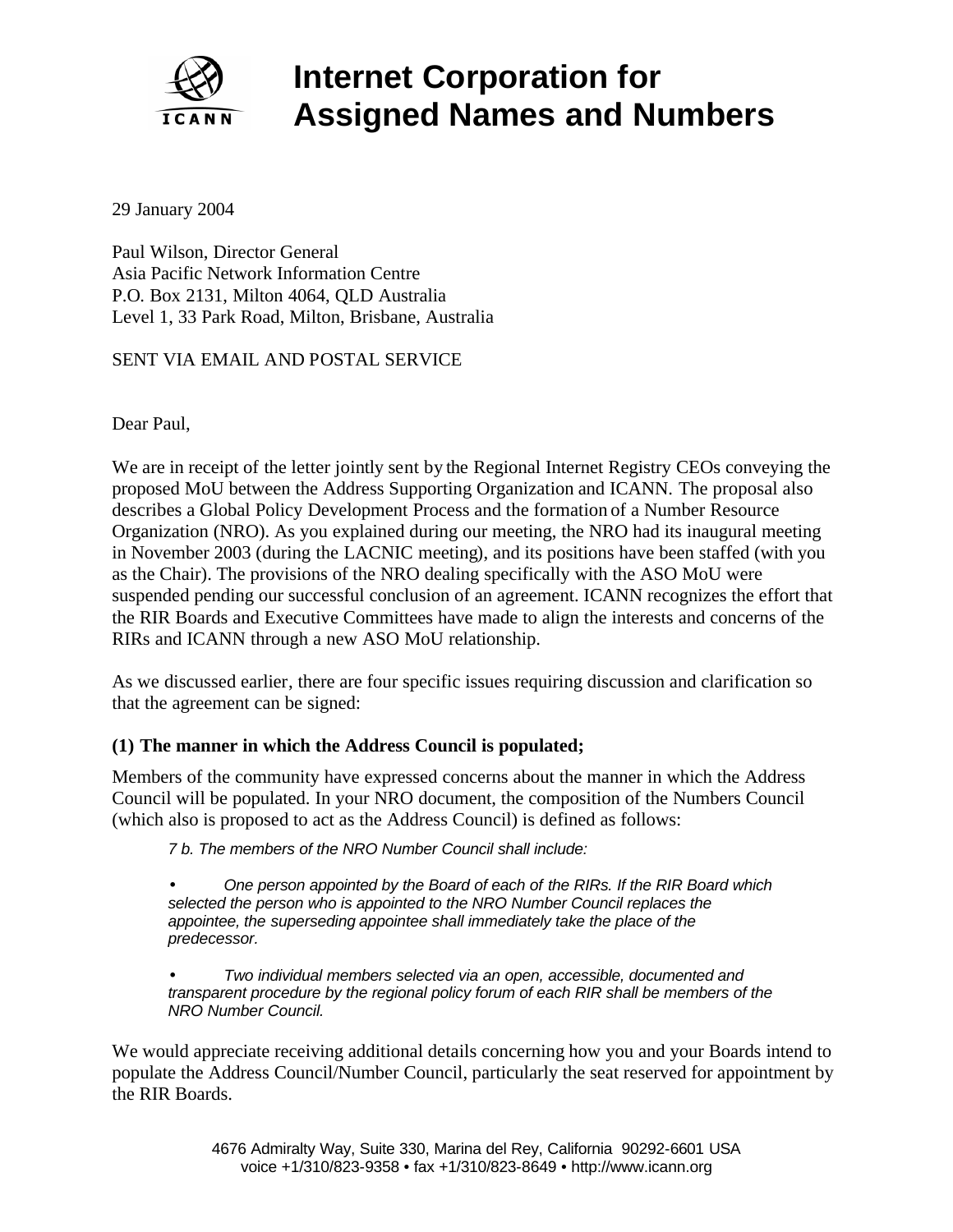## **(2) The selection of some number of Address Council members by ICANN's Nominating Committee;**

The composition of each Supporting Organization's Council is described in detail in the ICANN bylaws. The GNSO Council and proposed ccNSO Council both include as full participants members who are appointed by ICANN's Nominating Committee, and they also explicitly recognize the appropriate participation of non-voting liaisons from the Governmental Advisory Committee and the At-Large Advisory Committee. The reasons for including liaisons and NomCom-appointed members in the Councils of the ccNSO and GNSO apply equally to the ASO, and we see no reason not to include them in the ASO Council.

Some members of the addressing community have expressed the legitimate concern that Nominating Committee appointees may lack the background and experience necessary to participate effectively in Address Council activities. The qualifications of Nominating Committee appointments emerged as an important issue very early in the ICANN reform process, when a balancing took place between ensuring the broadest possible opportunity for participation in ICANN's activities and avoiding the inefficiency and potential complications of boards and committees populated with inexperienced members. While urging the inclusion of the nominating committee appointees, ICANN welcomes the development of mechanisms whereby the RIR Boards would give guidance to the NomCom to appoint appropriate Address Council members.

(As an example, the ASO could provide a slate of acceptable candidates to the NomCom or provide the NomCom with a list of qualifications by which the NomCom could test candidates.)

## **(3) The participation of non-voting liaisons in the activities of the Address Council; and**

With respect to the issue of non-voting liaisons, the RIRs' MoU proposal states that the Address Council "shall admit liaisons from other ICANN entities"; but this directive applies only pursuant to written agreements between those entities and the NRO, and does not explicitly recognize and specify the role of the Governmental Advisory Committee and At-Large Advisory Committee liaisons in the activities of the Address Council. These liaison relationships are essential to the open exchange of information within ICANN, and must be clearly defined in the ASO MoU. As we have discussed in person, ICANN believes that the GAC and ALAC would be willing to accommodate a mutual exchange of liaisons with the ASO and facilitate regular briefings, as they have done with the GNSO.

We would appreciate your amending the MoU wording to ensure that this vital crossorganizational function is preserved.